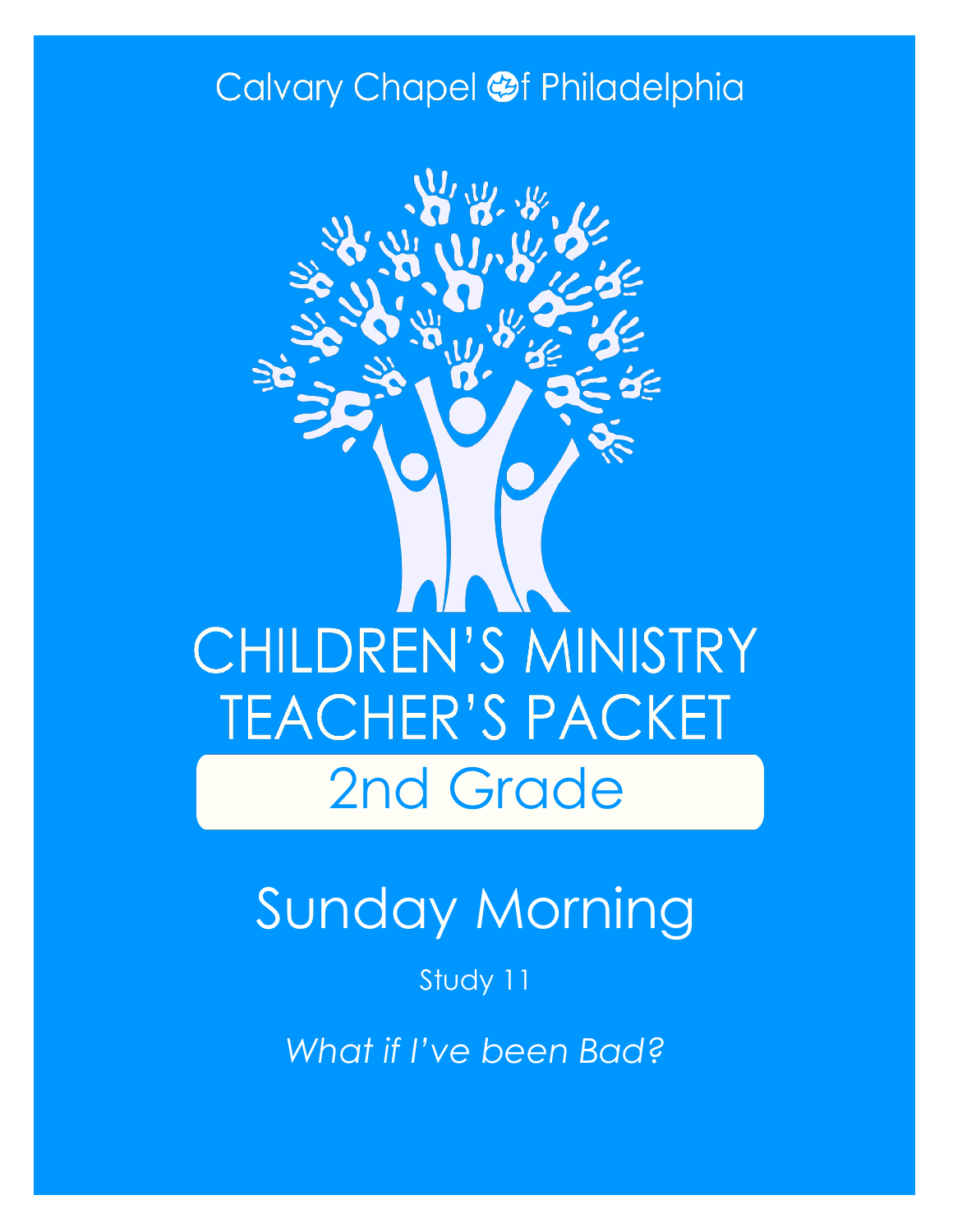## What if I've been Bad?

The Objective is the key concept for this weeks lesson. It should be the main focus of the study

These are the key verses that you will find helpful in teaching your study this week. The "Main passage" is the basis of the study, where the other verse support the objective of the lesson.

These are the books of the Bible we will be memorizing. New books for this month are in bold. If a student can memorize all the books up to this month's books, you may give them a prize from the "reward box" found on your cart.

An introductory activity or question that will settle the class, draw their attention to the study and prepare their hearts for God's Word.

**Objective This lesson will teach the kids that anyone can be saved and have their sins forgiven, no matter what they've done.**

#### **Key Verses**

Acts 9:1-19—Main Teaching Passages 1 Corinthians 15:9-10 Ephesians 2:8-9

### **Books to Memorize**

Matthew, Mark, Luke, John, Acts, Romans, **1&2 Corinthians, Galatians, Ephesians, Philippians, Colossians**

## **Hook**

Pretend to be a doctor and have the students come up to you and tell you about their made-up conditions. Tell those with severe conditions that you won't help them because they are too sick and you don't want to catch what they have, or their condition is too difficult to treat. Be willing to take care of those with minor illnesses.

When you're done, ask the class if they think you were a good doctor. Explain that doctors help all sick people, not just those with minor conditions. The same way, Jesus came to save all sinners, even the "really bad" ones.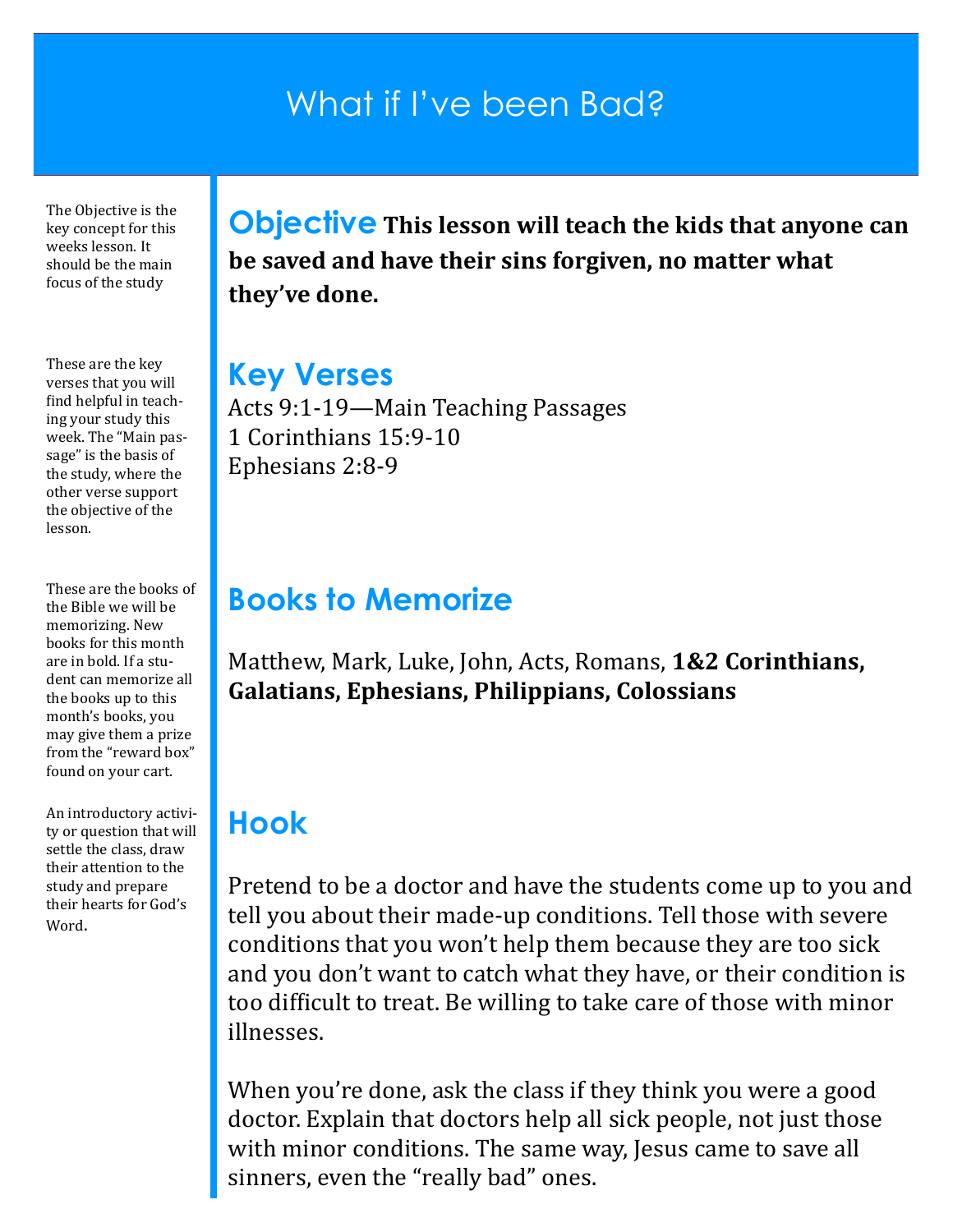What does the Bible say? This is where we will read a passage or series of passages that teach on the subject of the day.

The interpretation/ exegesis of the passage. What does this passage mean? How does this passage apply to my life?

# BOOK

Acts 9 records the conversion of Saul of Tarsus. Saul (who would later be called Paul) would become the greatest missionary in the history of the Church, but he was not always following Jesus. Before he became a Christian, Saul hated Christians. He went from town to town persecuting them, which means he fought against, threw in jail, and even killed some believers. In Acts 9, Saul was on his way to the city of Damascus to arrest the Christians in that city when suddenly a bright light appeared before him. He fell to the ground and heard a voice saying, "Saul, Saul, why are you persecuting Me?" Saul asked who the voice was, and He replied that He was Jesus. Jesus then instructed him to go into Damascus and wait for instructions. The light had blinded him, so the men who were with him had to take his hand and guide him to the city.

Meanwhile in Damascus, the Lord told a man named Ananias to meet with Saul and restore his sight. Ananias was afraid because he had heard of what Saul had done to other believers, but the Lord told him that He had chosen Saul for a special purpose. Saul was going to preach the Gospel all over the world. Ananias went to Saul. He laid hands on Saul and told him that the Lord had sent him so that Saul could receive his sight and be filled with the Holy Spirit. After he said that, something like scales fell from Saul's eyes and he received his sight, was baptized, and stayed for a few days with the disciples in Damascus.

## $\mathsf{L}(\mathsf{C})$

So far in our studies on the Gospel, we have looked at the bad news of how our sin separates us from God and the good news of how Jesus, God's Son, came to earth as a man, lived a perfect life, died, and rose again from the dead, defeating death. We saw that you can be saved from sin and death by confessing Jesus as Lord, and that we are saved not by good things we have done, but by God's grace. But is God's grace for everybody? Or is God only willing to forgive "good people"? Is God able to forgive me if I've been bad? The story of Saul shows us that anyone can be saved.

Before he met Jesus, Saul was probably the last person you would expect to become a believer. He didn't just reject Christianity, he hated it and wanted to destroy the Church. He was willing to hurt, imprison, and even kill both men and women who believed in Jesus. After he got saved, he would write in 1 Corinthians 15:9 that he was the least of the apostles and not even worthy to be called an apostle because he persecuted the Church. If there were ever a person who had done too many bad things to be saved, it would have been Saul. However, as we see in today's story,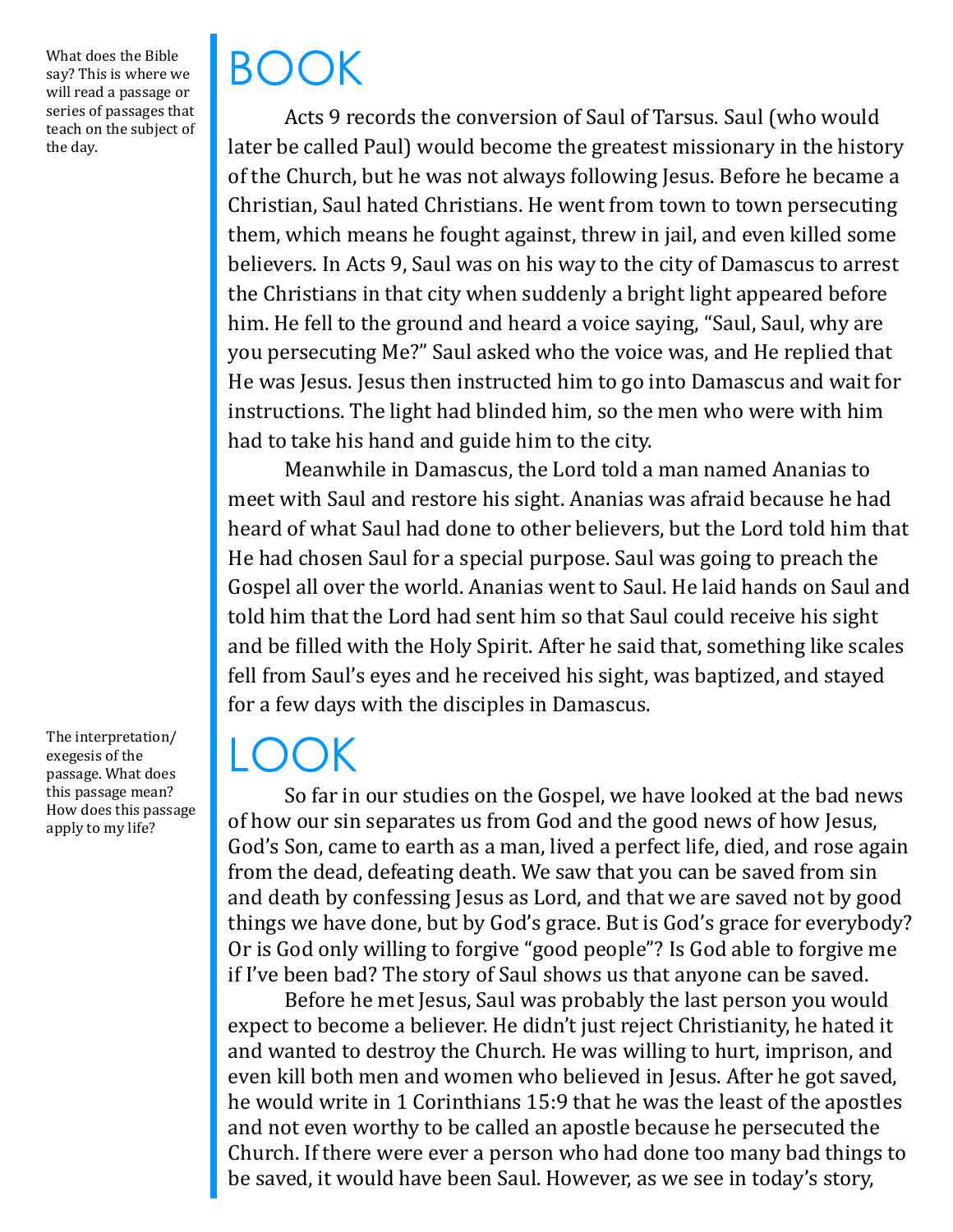## LOOK (Continued)

no one has sinned too much for Jesus to save them. When Saul met Jesus on that road, his heart was totally transformed by Jesus. By God's grace, he was saved and had his sins forgiven. In 1 Corinthians 15:10 he said that, even though he was unworthy to be called an apostle, by God's grace he is who he is.

Last week, we read in Ephesians 2:8-9 that we are saved by God's grace, not by our works. We learned that this means we aren't saved by anything we do and are unable to earn our salvation, but are saved by the grace of God and what Christ did for us. While this means that there is no good thing we can do to save ourselves, it also means that no bad thing can keep us from being saved. If we truly repent, confessing with our mouths that Jesus is Lord and believing in our hearts that God raised him from the dead, we will be saved. It doesn't matter if you've robbed banks your whole life or if you've been a mostly "good person". Jesus can forgive you. He calls us to live for Him and reject that old sin once we've been saved, but we don't have to fix ourselves or stop sinning before we can come to Jesus and be saved. No matter what you've done, God's grace is great enough to forgive you.

## TOOK

As a class, review the books of the Bible Matthew-Colossians.

Review the lesson by asking the class to go over the story of Saul's conversion. What was he like before he was saved? How did God change him?

**Pray:** Thank God for being able to save anyone and for forgiving us. Ask Him to transform all of us to be more like Him.

Parent Question: How do we know that anyone can be saved?

What is my response to this passage of Scripture? How should my life change according to what this passage teaches me? What are the practical things I can do throughout the week to make this true in my life?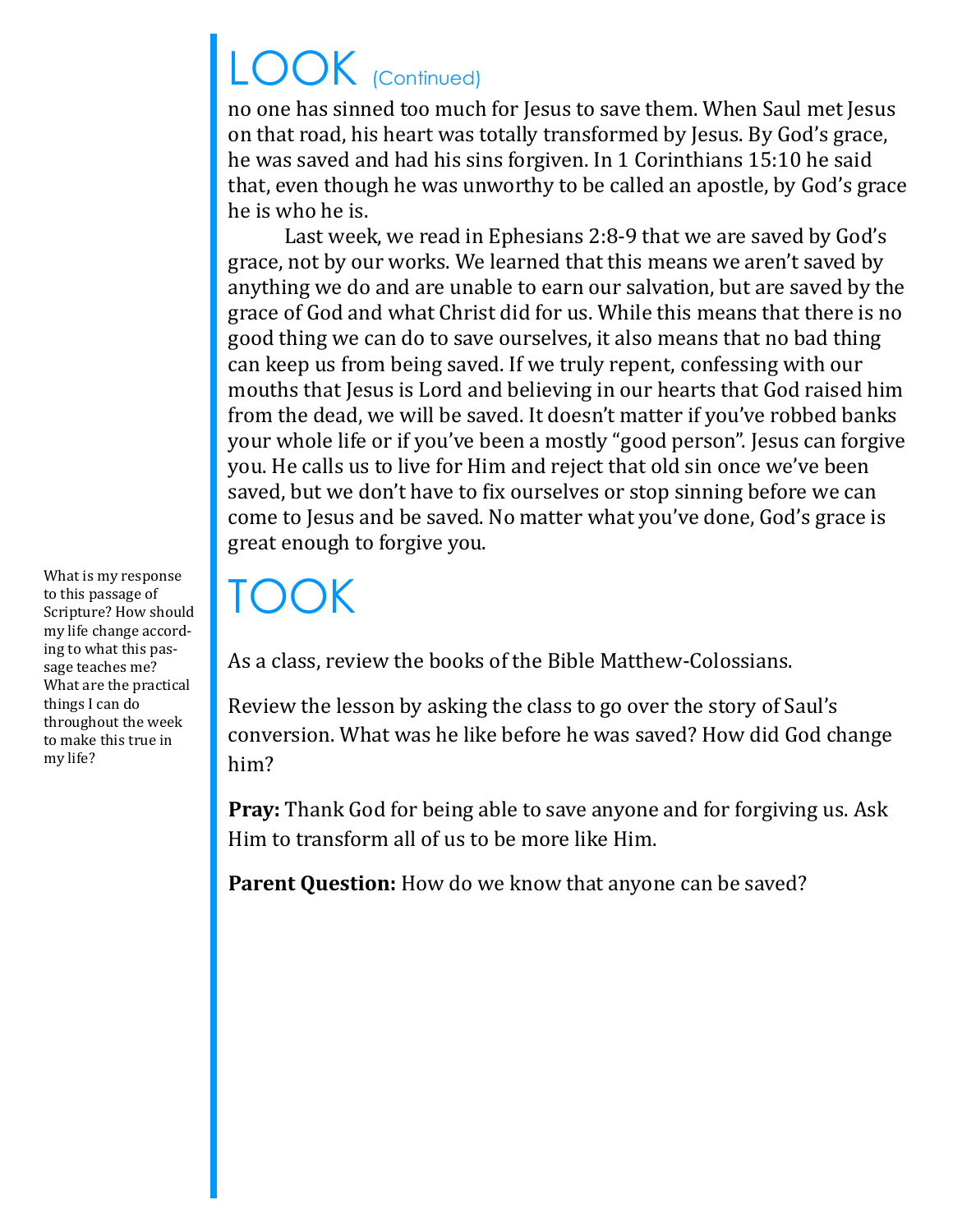## FURTHER STUDY

### **Commentary on Acts 9:1-19 by David Guzik**

#### *THE CONVERSION OF SAUL OF TARSUS*

A. Saul on the road to Damascus.

1. [\(Act 9:1](https://www.blueletterbible.org/kjv/acts/9/1-2/s_1027001)-2) Saul's purpose in traveling to Damascus.

**Then Saul, still breathing threats and murder against the disciples of the Lord, went to the high priest and asked letters from him to the synagogues of Damascus, so that if he found any who were of the Way, whether men or women, he might bring them bound to Jerusalem.**

a. **Then Saul**: We last saw Saul in [Acts 8:3,](https://www.blueletterbible.org/kjv/acts/8/3/s_1026003) where it says that *he made havoc of the church, entering every house, and dragging off men and women, committing them to prison*. Here he continued and expanded this work to the city of **Damascus**(about 130 miles or 210 kilometers northeast of Jerusalem; a six-day journey altogether).

i. **Still breathing threats and murder against the disciples of the Lord**: The picture is of an angry, violent man absolutely convinced of his own righteousness. Saul *hated* the **disciples of the Lord**. He wasn't seeking Jesus when Jesus sought him. We might say that Saul was decided *against* Jesus when Jesus decided *for* Saul.

ii. Of course, we don't know what **Saul** looked like. An old apocryphal book, dating to the end of the first century, described Paul like this: "A man of moderate stature, with crisp hair, crooked legs, blue eyes, large knit brows, and long nose, at times looking like a man, at times like an angel." (Cited in Gaebelein)

b. **Went to the high priest**: Saul did his persecuting work under the direct approval of the highest religious authorities. He **asked** and received **letters from** the high priest authorizing his mission.

i. The high priest mentioned here was Caiaphas. In December 1990 an ossuary (something like a burial urn; essentially a bone box) was discovered in Jerusalem. The ossuary was inscribed with the name of this Caiaphas and positively dated to this period. Inside were discovered some of the remains of a 60 year-old man, whom many researchers believe was this same Caiaphas. If true, these are the first physical remains (such as bones or ashes) of a specific person mentioned in the New Testament.

c. **Still breathing threats and murder**: Even after Saul became a Christian, he remembered his days as a persecutor. In [Philippians 3,](https://www.blueletterbible.org/kjv/philippians/3/1-21/s_1106001) he made mention of this background, saying he was *circumcised the eighth day, of the stock of Israel, of the tribe of Benjamin, a Hebrew of the Hebrews; concerning the law, a Pharisee; concerning zeal, persecuting the church; concerning the righteousness which is in the law, blameless.*

i. In [Galatians 1:13,](https://www.blueletterbible.org/kjv/galatians/1/13/s_1092013) Paul added more regarding his background: *For you have heard of my former conduct in Judaism, how I persecuted the church of God beyond measure and tried to destroy it. And I advanced in Judaism beyond many of my contemporaries in my own nation, being exceedingly zealous for the traditions of my fathers.*

ii. Saul of Tarsus – this highly educated man – thought that Christianity was both wrong and deceptive. Perhaps he took his example from Phineas, who in the Book of Exodus killed an immoral man and woman with a spear, and God honored his action by halting a plague. Maybe Saul thought he was trying to stop a plague of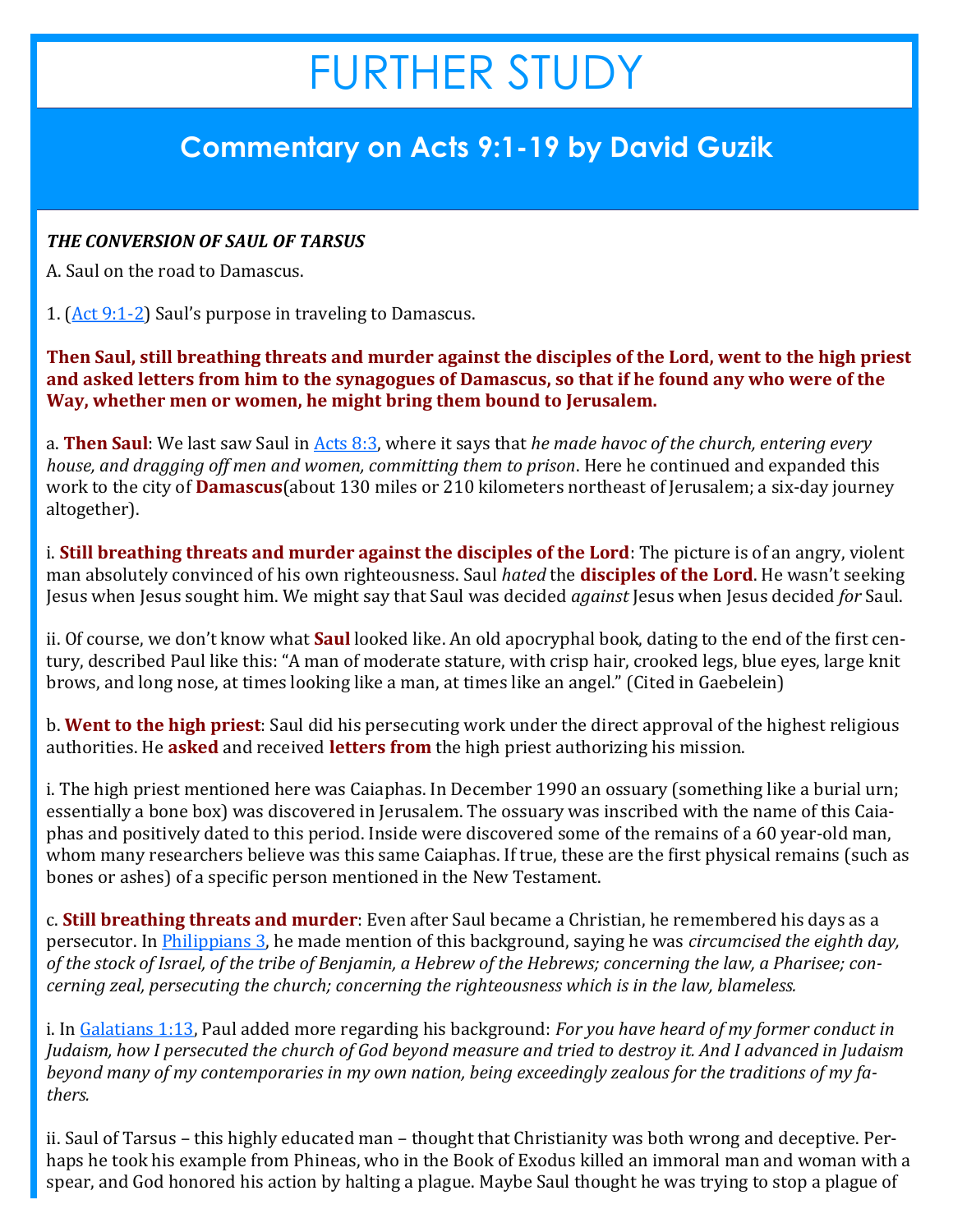false religion.

d. **If he found any who were of the Way**: Here, Christianity is referred to as **the Way**. This seems to be the earliest name for the Christian movement, and a fitting one – used five times in Acts.

i. The name **the Way** means that Christianity is more than a belief or a set of opinions or doctrines. Following Jesus is a *way* of living as well as believing.

ii. It is significant to see that there was a Christian community large enough in Damascus for Saul to be concerned about. Christianity – **the Way** – was spreading everywhere.

2. ([Act 9:3](https://www.blueletterbible.org/kjv/acts/9/3-6/s_1027003)-6) God meets Paul on the road to Damascus.

**As he journeyed he came near Damascus, and suddenly a light shone around him from heaven. Then he fell to the ground, and heard a voice saying to him, "Saul, Saul, why are you persecuting Me?" And he said, "Who are You, Lord?" Then the Lord said, "I am Jesus, whom you are persecuting. It** *is* **hard for you to kick against the goads." So he, trembling and astonished, said, "Lord, what do You want me to do?" Then the Lord** *said* **to him, "Arise and go into the city, and you will be told what you must do."**

a. **Suddenly a light shone around him from heaven... and heard a voice**: Somewhere outside of Damascus, this **suddenly** happened. This spectacular event must be regarded as unusual. God does not *normally* confront sinners with a heavenly light and an audible voice from heaven.

i. In [Acts 22:6](https://www.blueletterbible.org/kjv/acts/22/6/s_1040006) Paul revealed that this happened at mid-day, when the sun shines at its brightest. Yet Paul said that this light was *brighter than the sun* ([Acts 26:13\).](https://www.blueletterbible.org/kjv/acts/26/13/s_1044013)

b. **Then he fell to the ground**: Saul's reaction was simply to fall **to the ground**. This wasn't because of honor or reverence for God, it was simply a reaction of survival – he was terrified at the heavenly light.

i. In the minds of many or most people, Saul fell from a horse that he rode. Yet this account in [Acts 8,](https://www.blueletterbible.org/kjv/acts/8/1-40/s_1026001) nor the telling in [Acts 22:3](https://www.blueletterbible.org/kjv/acts/22/3-11/s_1040003)-11, nor the account of [Acts 26:12](https://www.blueletterbible.org/kjv/acts/26/12-20/s_1044012)-20 make any mention of a horse or of Saul riding any kind of animal. It *may be*that he rode, but the text does not specifically say so.

ii. "Many persons suppose he was on horseback, and painters thus represent him; but this is utterly without foundation. Painters are, in almost every case, wretched commentators." (Clarke)

iii. "It is significant in so short a book attempting to cover the expansion of Christianity from its small beginnings in Jerusalem to a religion that filled whole empire that the tale of one man's conversion should be so greatly emphasized." (Boice)

c. **And heard a voice saying to him**: According to F.F. Bruce, the rabbis of Saul's day mostly believed that God no longer spoke to man directly, as He did in the days of the prophets. However, they believed that one could hear the "echo" of God's voice, what they called "the daughter of the voice of God." Here, Saul learned that one can hear God directly.

d. **Saul, Saul**: When God repeats a name twice, it is to display deep emotion, but not necessarily anger (as in the *Martha, Martha* of [Luke 10:41](https://www.blueletterbible.org/kjv/luke/10/41/s_983041) and the *Jerusalem, Jerusalem* of [Matthew 23:37\)](https://www.blueletterbible.org/kjv/matthew/23/37/s_952037).

e. **Why are you persecuting Me?** As the heavenly light overwhelmed him, Saul was confronted by the true nature of his crime: He persecuted *God*, not *man*.

i. Saul thought that he was serving God in viciously attacking Christians, but he discovered that he was fighting God.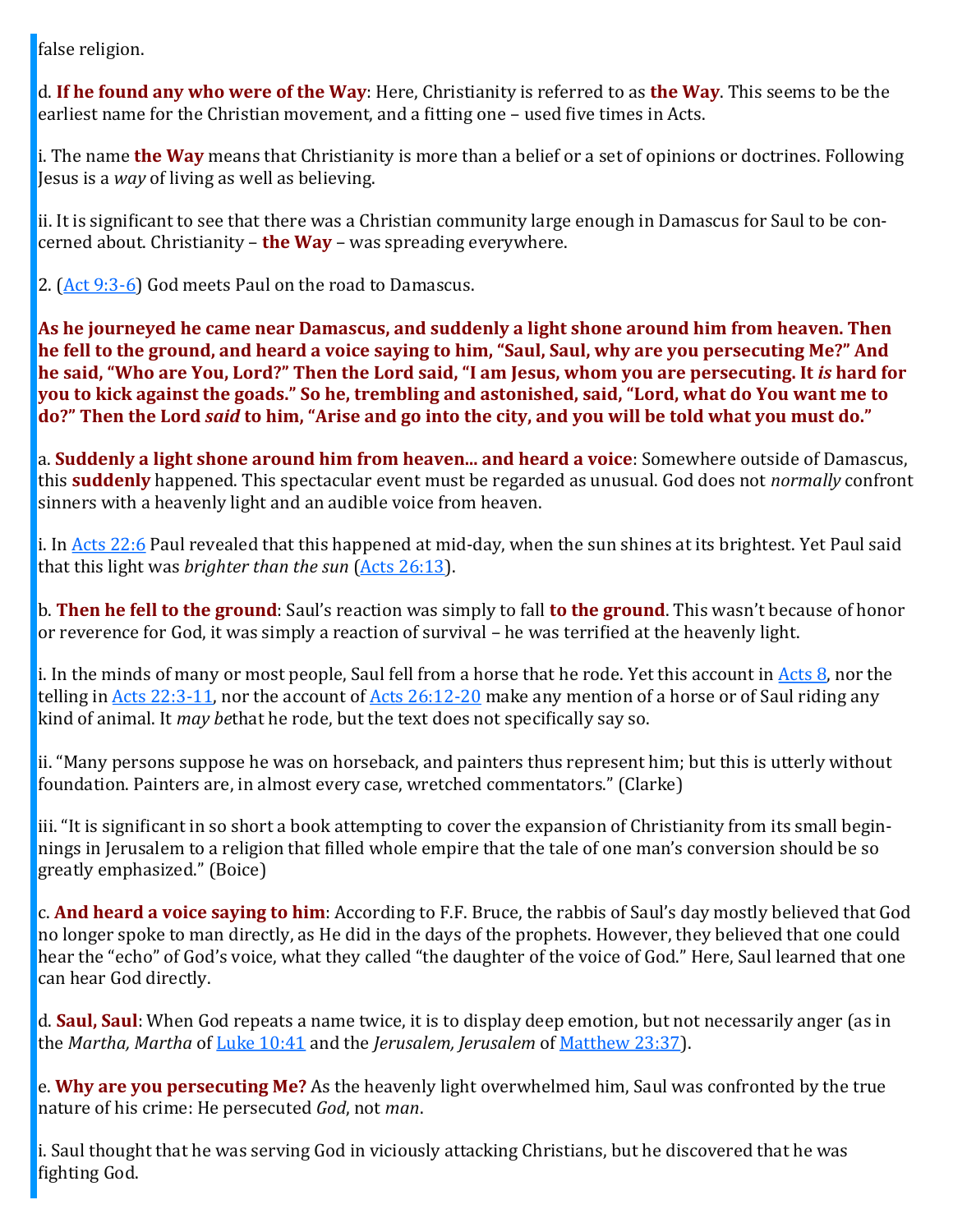ii. This has been sadly true through history. Often those who are convinced they are doing God a favor do much of the worst persecution and torture ever practiced.

iii. We shouldn't only emphasize the "**Me**" in the phrase "**why are you persecuting Me**." We should also notice the "**why**" and see that Jesus asked "*why* **are you persecuting Me?**" That is, "Saul, why are you doing such a futile thing?"

f. **I am Jesus**: Though Jesus was a fairly common name in that day, the ascended Jesus of Nazareth needed no further identification. When He said, "**I am Jesus**," Saul knew *exactly* which Jesus spoke. In all probability, Saul heard Jesus teach in Jerusalem; and as a likely member of the Sanhedrin, Saul sat in judgment of Jesus in the trial before His crucifixion.

i. "Unless Saul was hallucinating, the appearance of Jesus proved that Jesus was alive and that Jesus was God." (Boice)

g. **Who are You, Lord?…Lord, what do You want me to do?**: Saul responded with two of the most important questions anyone can (and must) ask.

i. Most everyone has questions they would like to ask God. A Gallup Survey from the 1990s asked people to choose three questions they would most like to ask God. The top five responses were:

- · "Will there ever be lasting world peace?"
- · "How can I be a better person?"
- "What does the future hold for my family and me?"
- · "Will there ever be a cure for all diseases?"
- · "Why is there suffering in the world?"

It is strange that people would want to ask God these questions when they are already answered in the Bible. But they really aren't the most important questions for us to ask. Saul asked the *right* questions.

ii. **Who are You, Lord?** We must ask this question with a humble heart, and ask it to God. Jesus showed us exactly who God is, and He can answer this question. Paul spent the rest of his life wanting to know more completely the answer to this question ([Philippians 3:10\).](https://www.blueletterbible.org/kjv/philippians/3/10/s_1106010)

iii. **What do You want me to do?** Few dare to really ask God this question, but when we ask it, we must ask it with submission and determined obedience.

iv. Saul's question was *personal*. He asked the question with a "**me**": "**Lord, what do You want me to do?**" We often are quite interested in what God wants others to do. But the surrendered heart asks, "**Lord, what do You want** *me* **to do?**"

h. **It is hard for you to kick against the goads**: This statement from Jesus was actually a small parable regarding Saul and his life.

i. The insertion of **it is hard for you to kick against the goads** and **Lord, what do You want me to do?** in [Acts 9:5](https://www.blueletterbible.org/kjv/acts/9/5-6/s_1027005)-6 is accurate, but not in Luke's original text. They were added by scribes, based on Acts  $22:10$  and  $26:14$ , who thought they were doing God a favor by putting it in here.

ii. A goad was a long, extremely sharp stick used to get an ox going the way you wanted when plowing. One jabbed the hind legs of the ox with the goad until the ox cooperated.

iii. Essentially, Saul was the ox; Jesus was the farmer. Saul was stupid and stubborn – yet valuable, and potentially extremely useful to the Master's service. Jesus goaded Saul into the right direction, and the goading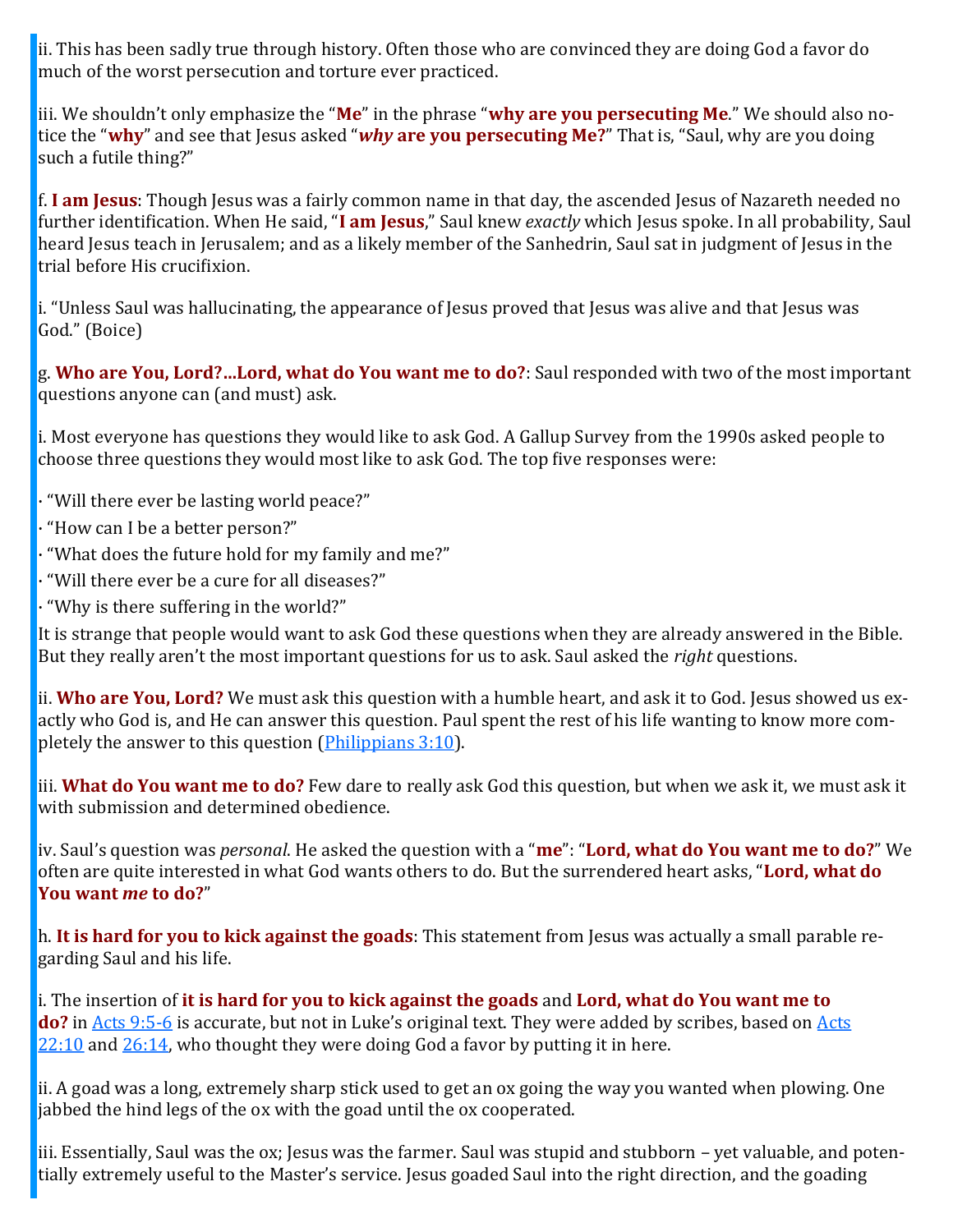caused Saul pain. Yet instead of submitting to Jesus, Saul kicked against the goad – and only increased his pain.

iv. It is not too much to say that if we will not ask these two great questions and obediently listen to God's answers to these questions, then we are acting like stupid oxen.

v. We may complain that God compares us to oxen, and indeed it is an unfair comparison. After all, what ox has ever rebelled against God as we have? God almost owes an apology to oxen!

vi. Something was goading his conscience. Despite all his outward confidence, there was something bothering him inside. He kicked against it to be sure, but it was still there. The unease may have started with Stephen's prayer [\(Acts 7:57](https://www.blueletterbible.org/kjv/acts/7/57-60/s_1025057)-60).

i. **It is hard for you**: This shows the great love of Jesus. He was the persecuted one, yet His concern was for the effect it had on Saul. What a tender heart Jesus has!

j. **So he, trembling and astonished**: The fact that Saul was **trembling and astonished** by all of this reminds us that it is not always pleasant to encounter heaven dramatically. Saul was terrified by this experience; not oozing with warm, gushy feelings.

i. In [Acts 9,](https://www.blueletterbible.org/kjv/acts/9/1-43/s_1027001) we are only given the briefest account of what happened here. We know more from what Paul says about this experience in [Acts 22:3](https://www.blueletterbible.org/kjv/acts/22/3-11/s_1040003)-11, [Acts 26:12](https://www.blueletterbible.org/kjv/acts/26/12-18/s_1044012)-18, [1 Corinthians 9:1](https://www.blueletterbible.org/kjv/1corinthians/9/1/s_1071001) and [15:8.](https://www.blueletterbible.org/kjv/1corinthians/15/8/s_1077008) We also know more from what Barnabas said about Saul's experience in [Acts 9:27](https://www.blueletterbible.org/kjv/acts/9/27/s_1027027) and from what Ananias said about Saul's experience in [Acts 9:17.](https://www.blueletterbible.org/kjv/acts/9/17/s_1027017) From these accounts, we learn that Jesus appeared to Saul *personally* in this blinding vision.

ii. In response to this light, Saul undoubtedly shut his eyes as tight as he could; yet, Jesus still appeared before him. After the same pattern, Jesus has often had to appear to us even though we shut our eyes.

iii. In this encounter with Jesus, Saul learned the gospel that he would preach his whole life. He insisted in [Galatians 1:11](https://www.blueletterbible.org/kjv/galatians/1/11-12/s_1092011)-12, *that the gospel which was preached by me is not according to man. For I neither received it from man, nor was I taught it, but it came through the revelation of Jesus Christ.*

k. **Lord, what do You want me to do?** When Saul asked this question, Jesus only told him what to do right at that moment.

i. This is often the character of God's direction in our lives. He directs us one step at a time instead of laying out the details of the grand plan all at once.

3. ([Act 9:7](https://www.blueletterbible.org/kjv/acts/9/7-9/s_1027007)-9) Saul immediately after the Damascus road.

**And the men who journeyed with him stood speechless, hearing a voice but seeing no one. Then Saul arose from the ground, and when his eyes were opened he saw no one. But they led him by the hand and brought** *him* **into Damascus. And he was three days without sight, and neither ate nor drank.**

a. **The men who journeyed with him stood speechless**: The experience was incomprehensible to Saul's companions, but as Saul opened his eyes (presumably shut tight in a terrified reaction to the heavenly light), he still could not see (**when his eyes were opened he saw no one**).

i. We can almost hear God saying to Saul, "You shut your eyes against My light and My Savior. Fine! Spend a few days as blind physically as you have been blind spiritually!"

b. **And he was three days without sight, and neither ate nor drank**: It seems that Saul was so shaken by the experience that he was unable to eat or drink for three days. All Saul could do was simply sit in a blind silence. This was a humbling experience, and a time when Saul must have challenged all his previous ideas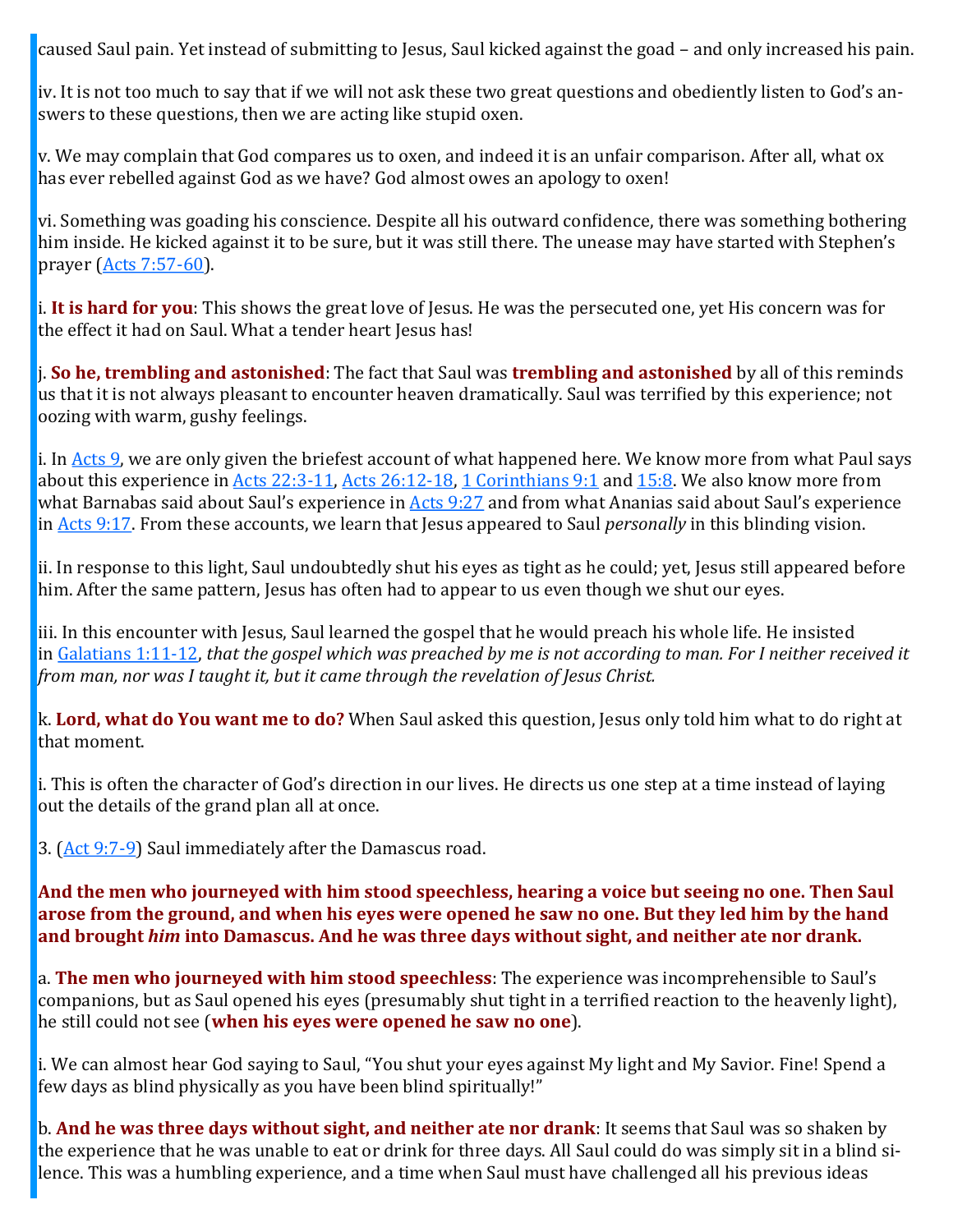about who God was and what pleased God.

i. In the **three days** of blindness and deprivation, Saul was dying to himself. It would only be after the **three days** of dying that he would receive resurrection life from Jesus.

B. God ministers to Saul through Ananias.

1. ([Act 9:10](https://www.blueletterbible.org/kjv/acts/9/10-12/s_1027010)-12) God's message to Ananias.

**Now there was a certain disciple at Damascus named Ananias; and to him the Lord said in a vision, "Ananias." And he said, "Here I am, Lord." So the Lord** *said* **to him, "Arise and go to the street called Straight, and inquire at the house of Judas for** *one* **called Saul of Tarsus, for behold, he is praying. And in a vision he has seen a man named Ananias coming in and putting** *his* **hand on him, so that he might receive his sight."**

a. **Now there was a certain disciple at Damascus named Ananias**: We don't know anything about Ananias from either before or after this meeting with Saul. We don't know how he came to **Damascus**, or what happened to him afterward. From what we do know we can think of him as an average follower of Jesus – **a certain disciple**.

i. Ananias was an ordinary man – not an apostle, a prophet, a pastor, an evangelist, an elder, or a deacon. Yet God used him because he was an ordinary man. If an apostle or a prominent person had ministered to Saul, people might say Paul received his gospel from a man instead of Jesus. In the same way, God *needs* to use the **certain disciple** – there is a special work for them to do.

ii. In theory, it wasn't absolutely necessary that God use a man like Ananias for this work in Saul's life. Being simply **a certain disciple**, we can say that God simply used **Ananias** because God loves to use people, and Ananias was a willing servant. Ananias asked Saul's question, *"Lord, what do You want me to do?"* ([Acts 9:6\)](https://www.blueletterbible.org/kjv/acts/9/6/s_1027006) by the way he lived his life.

b. **To him the Lord said in a vision**: God spoke to Ananias in a completely different way than He spoke to Saul. Saul had a bold, almost violent confrontation from God, but Ananias heard the voice of God sweetly in a vision, where God called and Ananias obediently responded. To say, **"Here I am, Lord"** is a perfect response to God.

i. We shouldn't be surprised if people like Saul receive the God's Word with initial resistance and questioning. Yet we should expect disciples of Jesus to receive God's Word like Ananias did.

ii. In the case of Ananias, the vision from God was specific. God told him about:

- · A specific street (**the street called Straight**)
- · A specific house (**the house of Judas**)
- · A specific man (**one called Saul of Tarsus**)
- · A specific thing the man was doing (**he is praying**)

#### · A specific vision the man had (**in a vision he has seen a man named Ananias**)

This specificity was necessary and important, because God asked Ananias to do something bold and dangerous in meeting Saul, the great persecutor. He needed confirmation along the way that God was guiding him, and God gave him ways to confirm this.

c. **Arise and go**: God's instructions to Ananias were clear, but curiously, God told Ananias about Saul's vision in Ananias' own vision.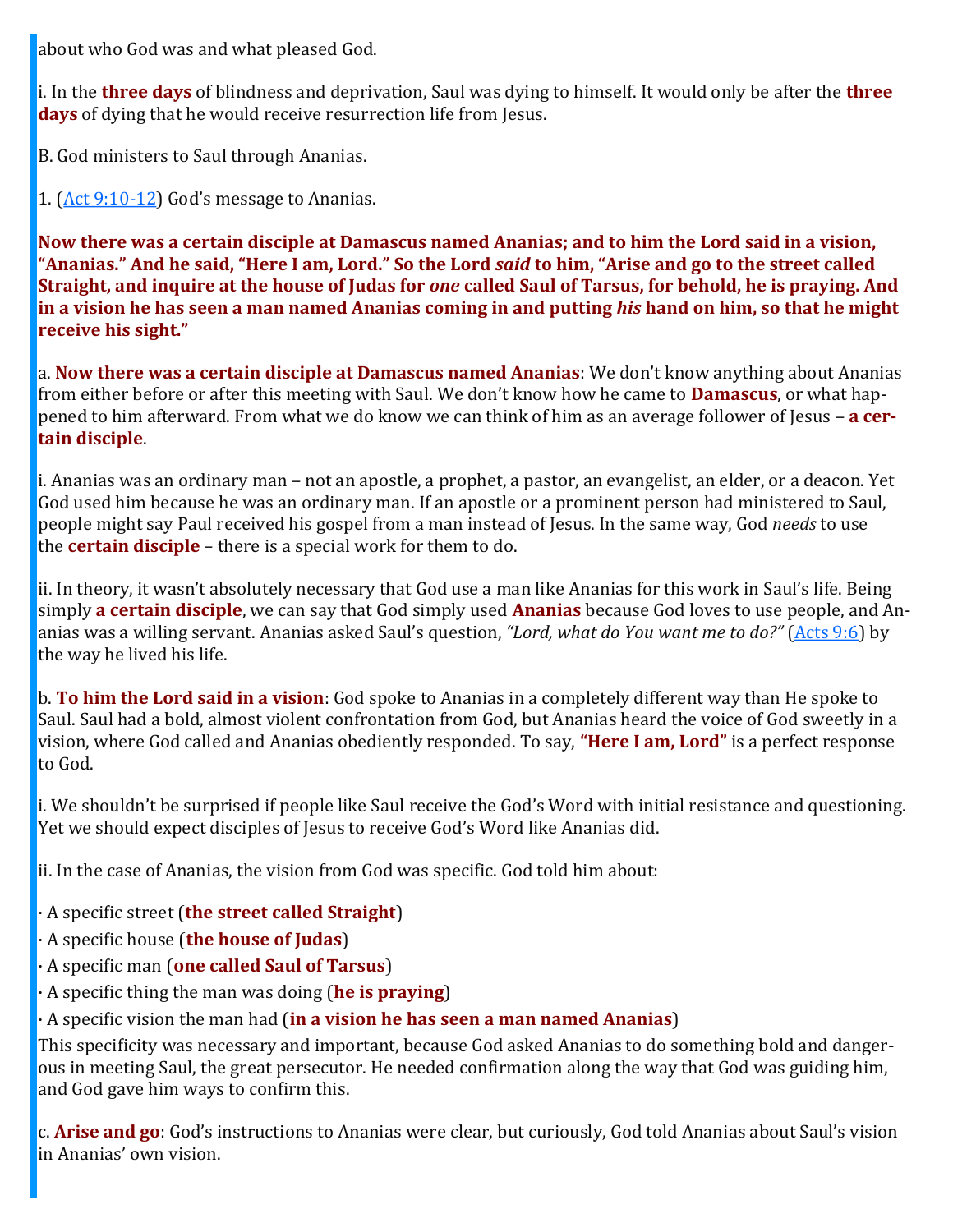d. **Behold, he is praying**: This indicated a true change of heart in this man famous for persecuting the disciples of Jesus. One might say that Saul had never *really* prayed before; he merely repeated formal prayers. Before this:

- · His prayers were more mechanical than spiritual
- · He had never prayed with Jesus as mediator
- · He had never prayed in Jesus' name
- · He had not prayed with a humble heart, near to God

Saul had said many prayers, but had never *prayed*.

2. ([Act 9:13](https://www.blueletterbible.org/kjv/acts/9/13-16/s_1027013)-16) God overcomes Ananias' objections.

**Then Ananias answered, "Lord, I have heard from many about this man, how much harm he has done to Your saints in Jerusalem. And here he has authority from the chief priests to bind all who call on Your name." But the Lord said to him, "Go, for he is a chosen vessel of Mine to bear My name before Gentiles, kings, and the children of Israel. For I will show him how many things he must suffer for My name's sake."**

a. **Lord, I have heard from many about this man**: Certainly, Ananias had heard that this angry and violent persecutor named Saul of Tarsus was on his way from Jerusalem. The disciples in Damascus must have anxiously prepared for the coming persecution.

b. **I have heard from many about this man, how much harm he has done**: Ananias' objections were perfectly logical and well founded. However, they presumed that God needed instruction, or at best, counsel. Ananias almost asked, "God, do you know what kind of guy this Saul is?"

i. In fact, Ananias knew a great deal about the mission of Saul (**how much harm he has done to Your saints in Jerusalem…here he has authority from the chief priests to bind all who call on Your name**). It was apparently widely known.

c. **He is a chosen vessel of Mine to bear My name**: God had a call upon the life of Saul. At this time, God had not yet revealed that calling to Saul. He seems to have told Ananias first.

i. God considered Saul His **chosen vessel** long before there appeared anything worthy in Saul to choose. God knew what *He* could make of Saul, even when Saul or Ananias didn't know.

d. **To bear My name before Gentiles, kings, and the children of Israel**: This describes in broad outline the calling and future work of the broken, blind, afflicted man Ananias would soon meet. God called him to bring who He is and what He has done (**My name**) to **Gentiles**, to **kings**, and to **the children of Israel**.

i. We would not blame Ananias for a measure of disbelief – such a great, big calling for such an unlikely man.

e. **For I will show him how many things he must suffer for My name's sake**: This was a sobering addition to the great call God put upon the life of Saul. Saul would leave a life of privilege to embrace a higher call, but a call with much suffering.

3. ([Act 9:17](https://www.blueletterbible.org/kjv/acts/9/17-19/s_1027017)-19) Ananias prays and Saul is healed and receives the Holy Spirit.

**And Ananias went his way and entered the house; and laying his hands on him he said, "Brother Saul, the Lord Jesus, who appeared to you on the road as you came, has sent me that you may receive your sight and be filled with the Holy Spirit." Immediately there fell from his eyes** *something* **like scales, and he received his sight at once; and he arose and was baptized. So when he had received food, he was**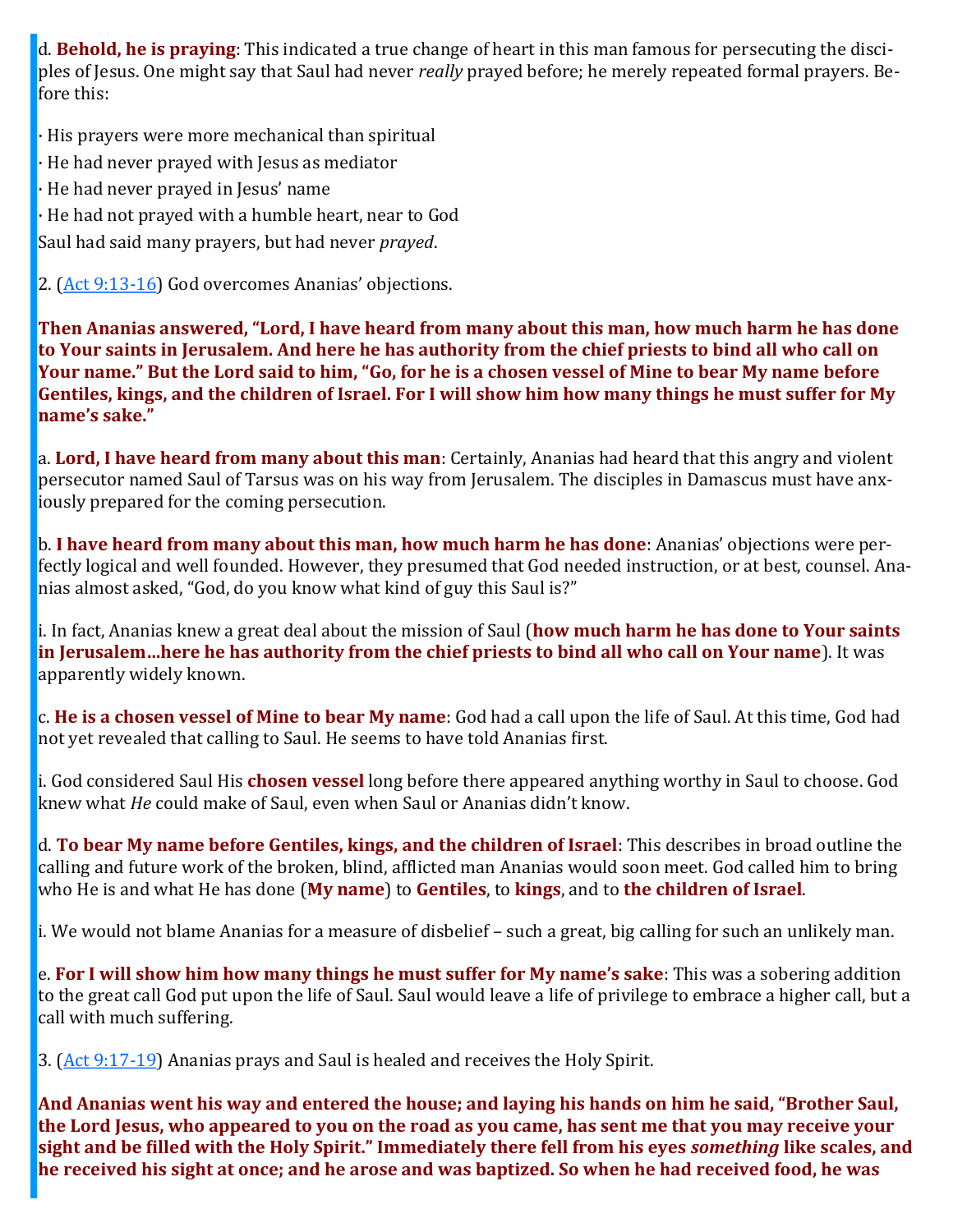#### **strengthened. Then Saul spent some days with the disciples at Damascus.**

a. **Ananias went his way and entered the house**: This took great courage. In the centuries since, Christians have had to deal with those who make pretended conversions to infiltrate the followers of Jesus. Ananias had to overcome this fear or suspicion.

b. **Laying his hands on him he said, "Brother Saul"**: The act of **laying his hands** and the words **"Brother Saul"** powerfully communicated the love of God. Blind Saul could not see the love on Ananias' face, so he communicated it through his touch and his voice.

c. **Be filled with the Holy Spirit**: It seems that this is when Saul was actually born again. Here is where he received the Holy Spirit and was healed from his blindness, which was spiritual blindness as much as physical blindness.

i. **Be filled**: God did an effective job of breaking Saul, but it wasn't His intention to leave him broken. God wanted to break Saul so He could fill him and leave him filled.

ii. "It is often said that Saul was converted on the road to Damascus. Strictly speaking, this is not the fact. His conversion began in his encounter with the law but it was not accomplished until the gospel entered his heart by faith, and that did not occur on the road, but in Damascus." (Lenski)

d. **He received his sight at once; and he arose and was baptized**: When Saul could see – both physically and spiritually – he immediately wanted to identify with Jesus and with the disciples of Jesus by being **baptized**.

i. We are not told that Ananias told Saul about baptism. Perhaps he did; but it is just as likely (or even more likely) that Saul had seen Christian baptisms (such as on Pentecost, [Acts 2:41\)](https://www.blueletterbible.org/kjv/acts/2/41/s_1020041). Especially, *God spoke directly to Saul* about many things during his time waiting for Ananias, including even the name of the man who would come and pray for him and restore his sight ([Acts 9:12\)](https://www.blueletterbible.org/kjv/acts/9/12/s_1027012).

e. **When he had received food, he was strengthened**: Saul immediately began to be strengthened both physically and spiritually. God was concerned about both areas of need.

f. **Then Saul spent some days with the disciples at Damascus**: Saul was now numbered among the **disciples** of Jesus, and became friends with those he had previously tried to imprison or kill. This shows the remarkable, radical nature of his transformation.

i. Paul regarded his conversion experience as a pattern for all believers: *Although I was formerly a blasphemer, a persecutor, and an insolent man; but I obtained mercy because I did it ignorantly in unbelief… However, for this reason I obtained mercy, that in me first Jesus Christ might show all longsuffering, as a pattern to those who are going to believe on Him for everlasting life.* ([1 Timothy 1:13,](https://www.blueletterbible.org/kjv/1timothy/1/13/s_1120013)[16\).](https://www.blueletterbible.org/kjv/1timothy/1/16/s_1120016)

ii. If Paul's conversion is a pattern, then we can share his experiences. First, Jesus must confront us with Himself, with our sin and rebellion against Him, even the sins done in ignorance. Then as we put our faith in Him, we must humbly wait for the work within us that only He can do.

iii. Saul's conversion reminds us that at its core, salvation is something God does in us. What we do is only a response to His work in us.

iv. Saul's conversion reminds us that God finds some who, by all appearance, are not looking for Him at all. Seeing how God reached Saul encourages us to believe that God can reach the people in our life that we think are very far from Him. We often give up on some people and think they will *never* come to Jesus; but the example of Saul shows God can reach *anyone*.